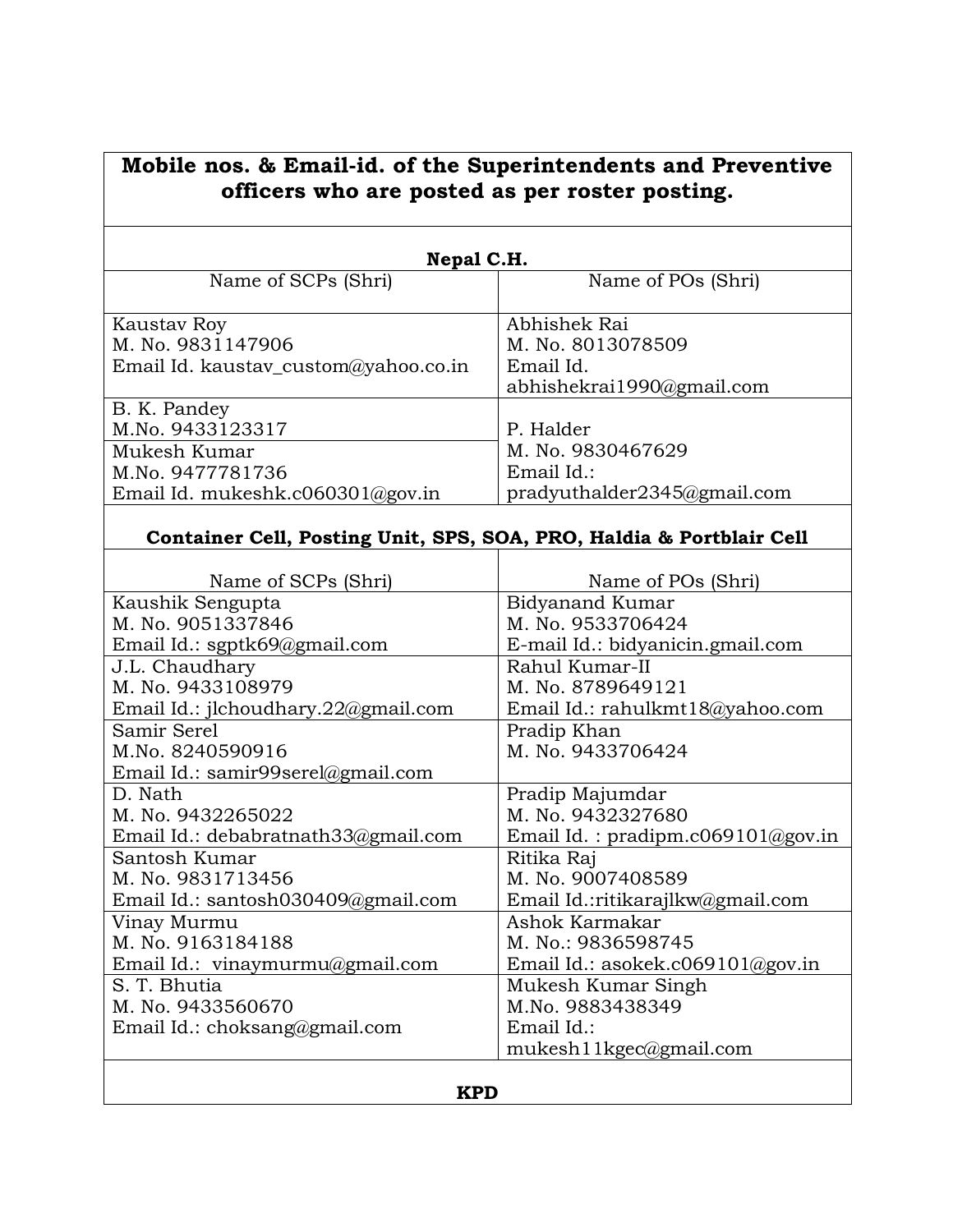| Name of SCPs (Shri)                 | Name of POs (Shri)                    |  |
|-------------------------------------|---------------------------------------|--|
| Rana Dutta                          | Pawan Kumar                           |  |
| M. No. 9831125130                   | M. No. 8116924301                     |  |
| Email Id.: rana_1026@yahoo.co.in    | Email Id.: pawanroyal $01$ @gmail.com |  |
| Sanghsheel                          | Nitish Kumar                          |  |
| M. No. 9051652370                   | M. No. 8981004945                     |  |
| Email Id.: sanghsheel_it@gmail.com  | Email Id.: nitish668@gmail.com        |  |
| A. Guha                             | Debdulal Dhar                         |  |
| M. No. 9830482866                   | M. No. 9830134294                     |  |
| Email Id.: abhyudoyguha@yahoo.co.in | Email Id.: dbdll@yahoo.co.in          |  |
|                                     | Kaushik Mandal                        |  |
|                                     | M. No. 9830110953                     |  |
|                                     | Email Id.:                            |  |
|                                     | kaushikkumar.nbkp@gmail.com           |  |
|                                     |                                       |  |
| <b>PAD</b>                          |                                       |  |
|                                     |                                       |  |
| Name of SCPs (Shri)                 | Name of POs (Shri)                    |  |
| Binod Kumar                         | Sujay Kumar Mukhopadhyay              |  |
| M. No. 9433123409                   | M. No. 9830761525                     |  |
| Email Id.: binodk22@gmail.com       | Email Id.:                            |  |
| Gopal Ch. Dey                       | Harendra Kumar Maurya                 |  |
| M. No. 9830092724                   | M. No. 8545000691                     |  |
| Email Id.: dey.gopalch4@gmail.com   | Email Id.:                            |  |
|                                     | Harendram167@gmail.com                |  |
| Goutam Pramanick                    | Tapas Kanti Mondal                    |  |
| M. No. 9831522874                   | M. No. 9836677608                     |  |
| Email Id.: goutamp.c068801@gov.in   | Email $Id.$ :                         |  |
|                                     | tapas.mandal360@gmail.com             |  |
|                                     |                                       |  |
| <b>EDI</b>                          |                                       |  |
| Name of SCP (Shri)                  | Mobile No. & Email Id.                |  |
| Ashish Agrawal                      | M. No. 8902541103                     |  |
|                                     | Email Id.: poashi@gmail.com           |  |
|                                     |                                       |  |
| Abhijit Bhattacharya                | M. No. 9433130272                     |  |
|                                     | Email Id.:                            |  |
|                                     | abhijit.b18@gmail.com                 |  |
|                                     |                                       |  |
| <b>SIB</b>                          |                                       |  |
|                                     |                                       |  |
| Name of SCP (Shri)                  | Name of POs (Shri)                    |  |
| M. K. Singh                         | Dipanjan Das                          |  |
| M. No. 8902226544                   | M. No. 9830070226                     |  |
| Email Id.:mano1334@gmail.com        | Email Id.:                            |  |